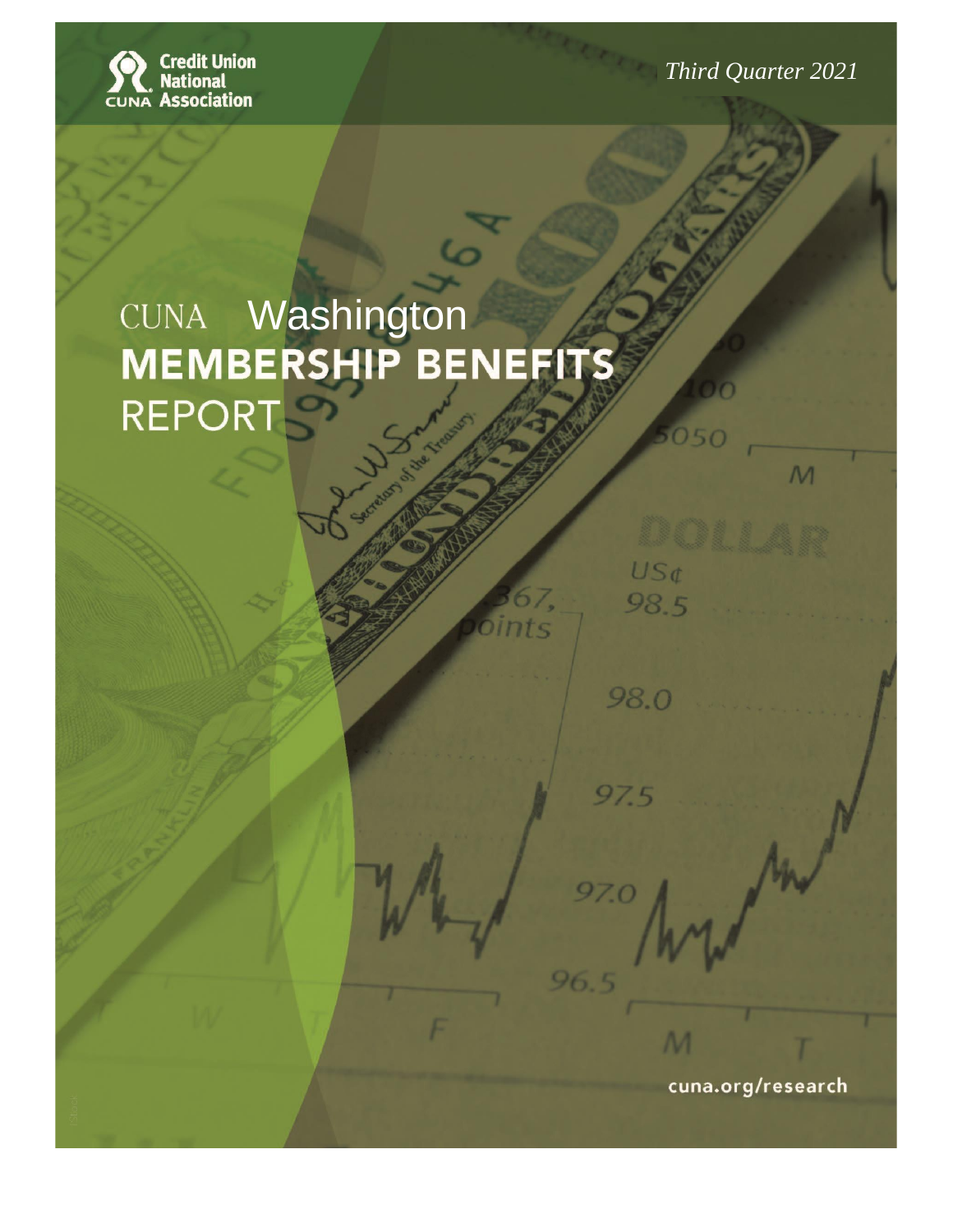## *Washington*

### *The Benefits of Membership*

Credit unions generally provide financial benefits to members through lower loan rates, high savings rates, and fewer fees than banking institutions.

The Credit Union National Association (CUNA) estimates that Washington credit unions provided \$437,204,149 in direct financial benefits to the state's 4,289,805 members during the twelve months ending September 2021.

#### **These benefits are equivalent to \$102 per member or \$214 per member household (1).**

Estimated total benefits of credit union membership are calculated by accounting for differences in credit union and bank pricing. Specifically, average credit union savings account yields, loan interest rates and fees are compared to average bank savings account yields, loan interest rates and fees. The interest rate differences are then applied to respective average credit union loan and savings balances. Fee differences are weighted and applied to credit union non-interest income to obtain the total estimated benefits arising from fees.

The per-member and per-household benefits delivered by Washington credit unions are substantial, but these benefits are *averages*. Mathematically, that means the total benefits provided are divided across all members (or all member households) - even those who conduct very little financial business with Washington credit unions.

#### Consider this:

#### **Financing <sup>a</sup> \$25,000 new automobile for 60 months at a Washington credit union will save members an average \$178 per year in interest expense compared to what they would pay at a banking institution in the state.**

Further, loyal members - those who use the credit union extensively - often receive total financial benefits that are much greater than the average.

Washington credit unions excel in providing member benefits on many loan and savings products. In particular, Washington credit unions offer lower average loan rates on the following accounts: new car loans, used car loans, personal unsecured loans, first mortgage-adjustable rate, credit cards loans.

Washington credit unions also pay members higher average dividends on the following accounts: regular savings, share draft checking, money market accounts, certificate accounts, IRAs.

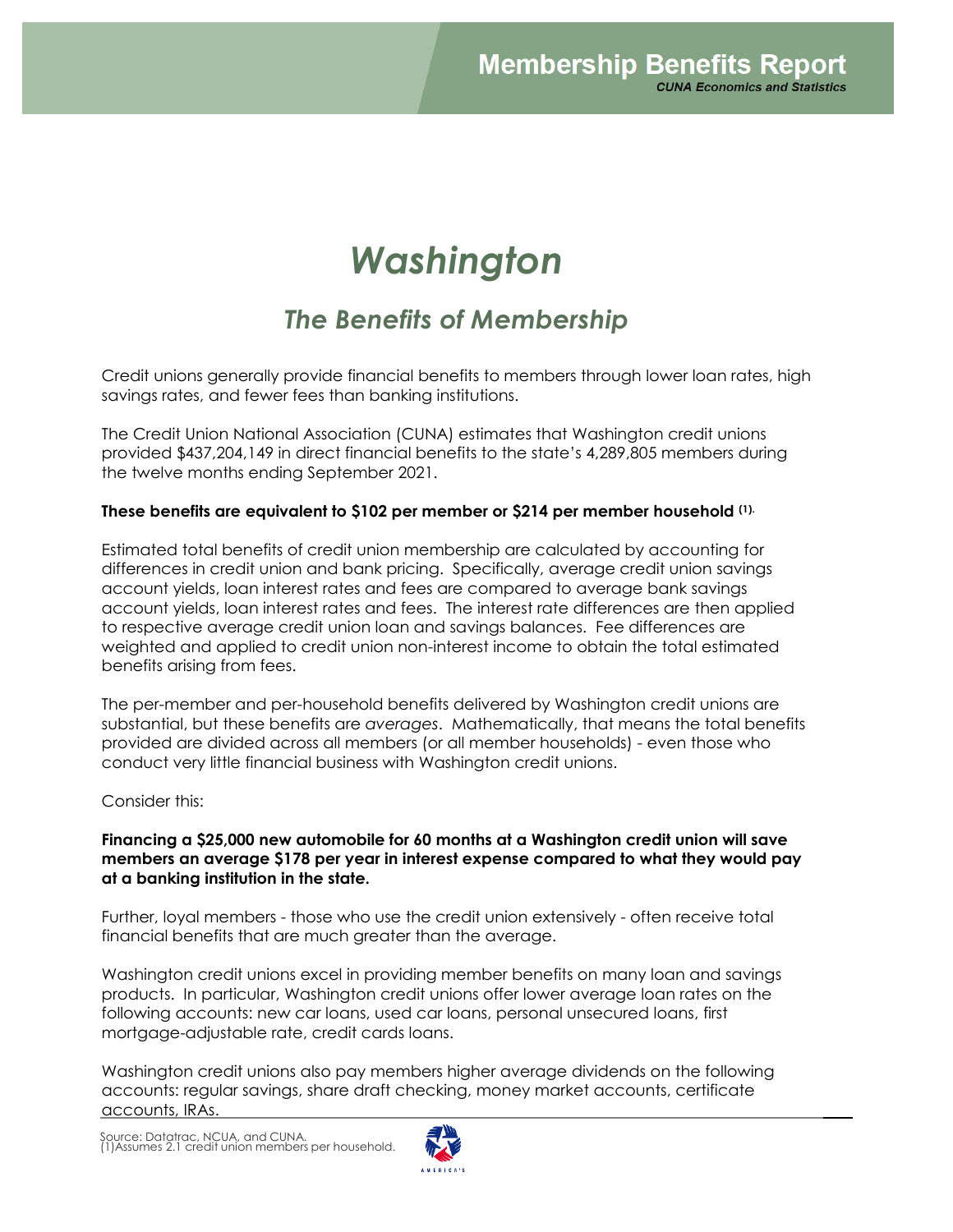## **Membership Benefits Report**

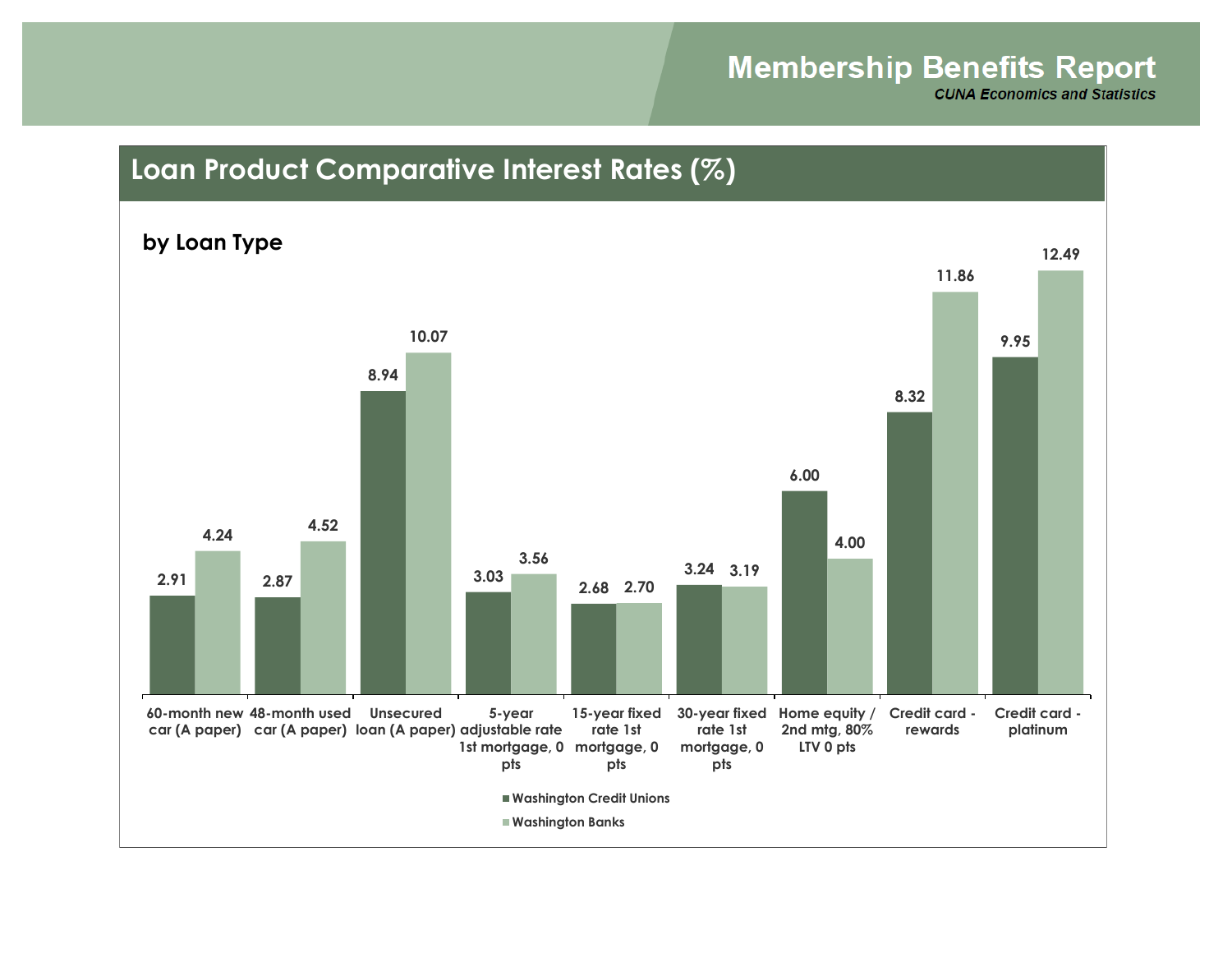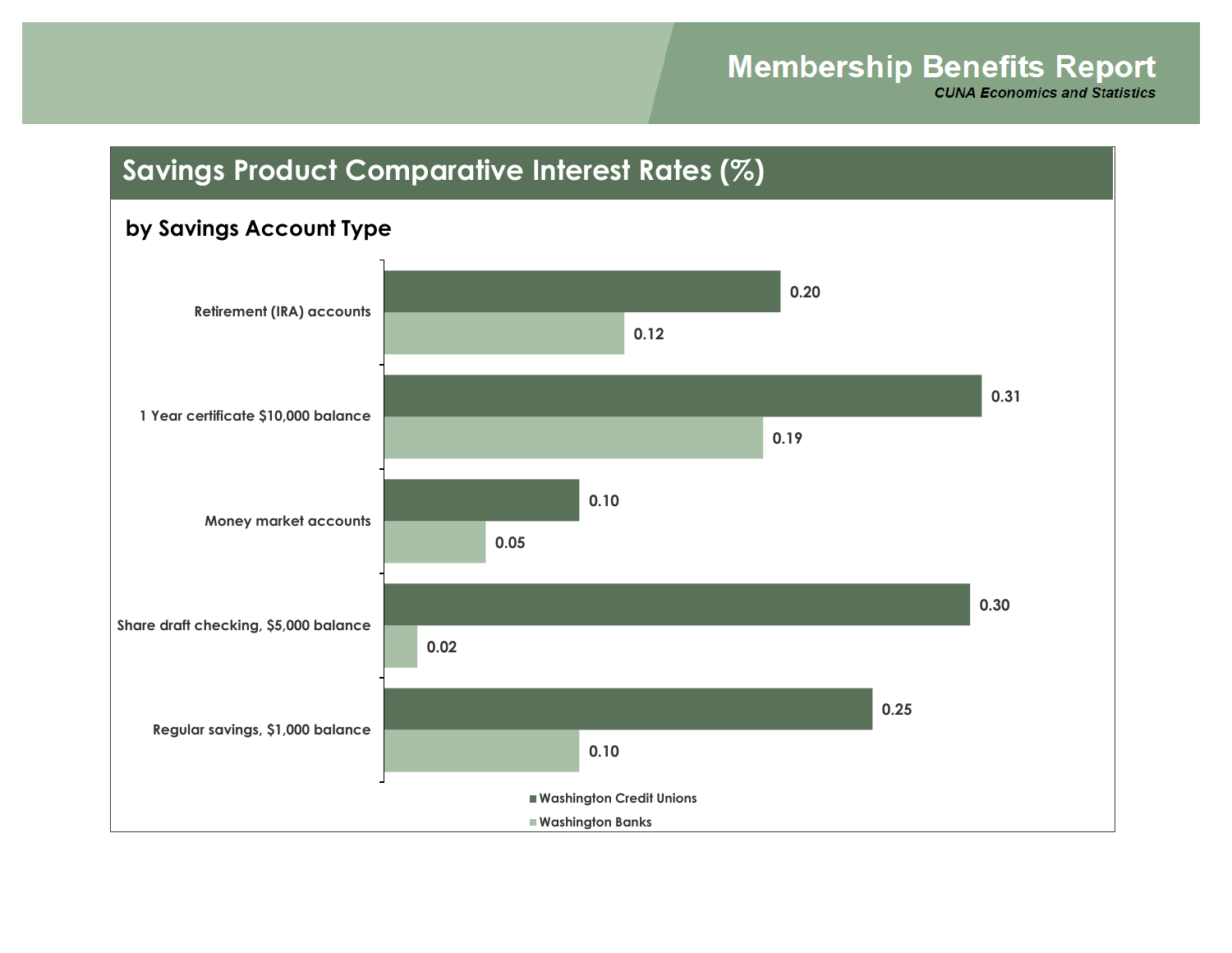## **Membership Benefits Report**

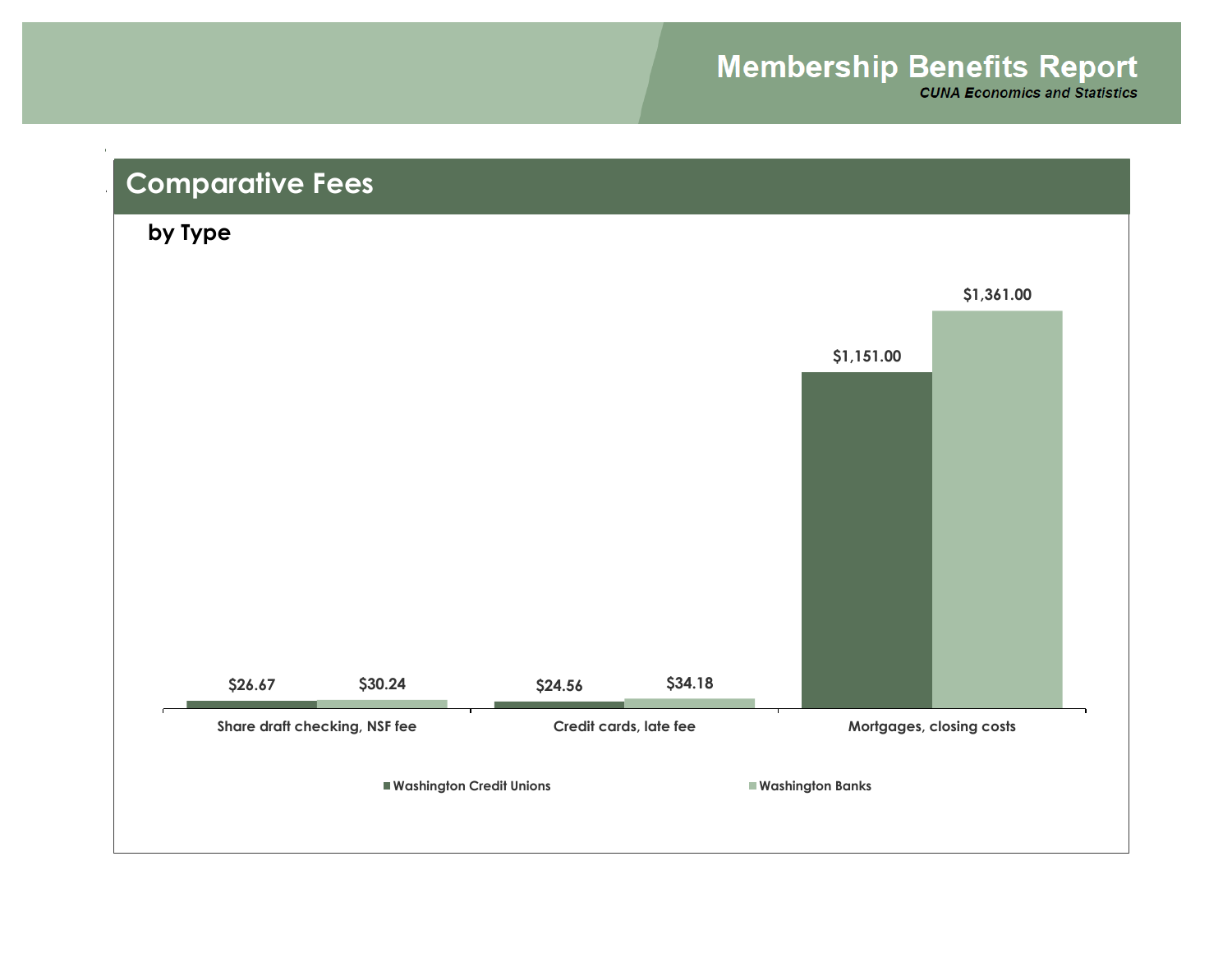## **Washington September 2021 Average Interest Rates and Fees Credit Union and Banking Institution**

| Loan Products                              | <b>Average Rate at</b><br>Credit Unions (%) | <b>Average Rate</b><br>at Banks (%) | <b>Rate Difference</b><br>vs. Banks (%) |
|--------------------------------------------|---------------------------------------------|-------------------------------------|-----------------------------------------|
| 60-month new car (A paper)                 | 2.91                                        | 4.24                                | $-1.32$                                 |
| 48-month used car (A paper)                | 2.87                                        | 4.52                                | $-1.65$                                 |
| Unsecured loan (A paper)                   | 8.94                                        | 10.07                               | $-1.13$                                 |
| 5-year adjustable rate 1st mortgage, 0 pts | 3.03                                        | 3.56                                | $-0.54$                                 |
| 15-year fixed rate 1st mortgage, 0 pts     | 2.68                                        | 2.70                                | $-0.02$                                 |
| 30-year fixed rate 1st mortgage, 0 pts     | 3.24                                        | 3.19                                | 0.06                                    |
| Home equity / 2nd mtg, 80% LTV 0 pts       | 6.00                                        | 4.00                                | 2.00                                    |
| Credit card - rewards                      | 8.32                                        | 11.86                               | $-3.54$                                 |
| Credit card - platinum                     | 9.95                                        | 12.49                               | $-2.55$                                 |
| <b>Savings Products</b>                    |                                             |                                     |                                         |
| Regular savings, \$1,000 balance           | 0.25                                        | 0.10                                | 0.15                                    |
| Share draft checking, \$5,000 balance      | 0.30                                        | 0.02                                | 0.28                                    |
| Money market accounts                      | 0.10                                        | 0.05                                | 0.05                                    |
| 1 Year certificate \$10,000 balance        | 0.31                                        | 0.19                                | 0.11                                    |
| Retirement (IRA) accounts                  | 0.20                                        | 0.12                                | 0.08                                    |
| Fee Income                                 |                                             |                                     |                                         |
| Share draft checking, NSF fee              | \$26.67                                     | \$30.24                             | $-$ \$3.57                              |
| Credit cards, late fee                     | \$24.56                                     | \$34.18                             | $-$ \$9.62                              |
| Mortgages, closing costs                   | \$1,151.00                                  | \$1,361.00                          | $-$210.00$                              |
|                                            |                                             |                                     |                                         |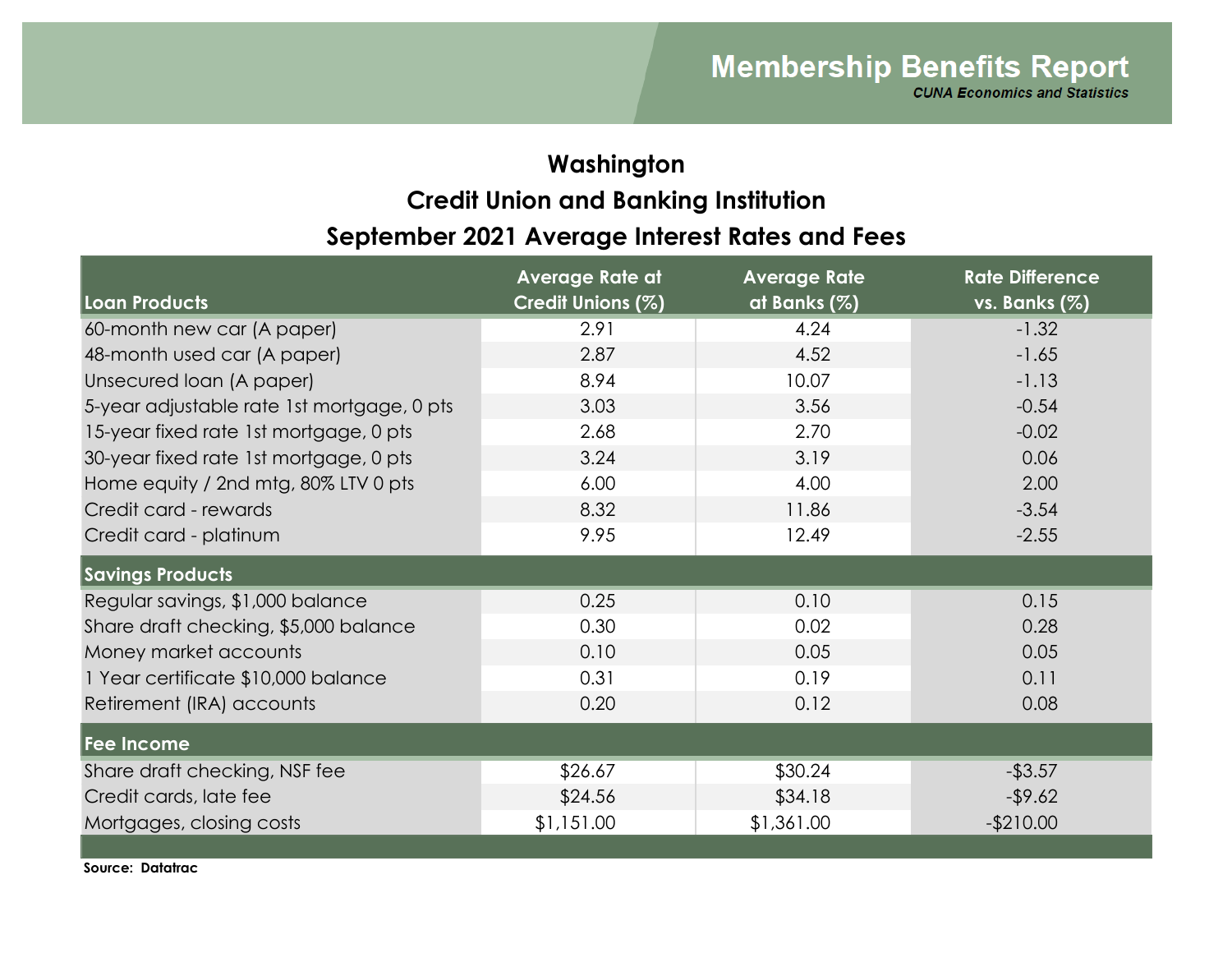**CUNA Economics and Statistics** 

## **\$75,272,825 \$144,956,447 \$13,751,037 \$46,491,107 \$638,563 -\$4,248,366 -\$72,331,896 \$81,696,962 New car loans Used car loans Personal unsecured loans rate 1st mortgage 1st mortgage 5-year adjustable 15-year fixed rate 30-year fixed rate 1st mortgage Home equity / 2nd mortgage loans Credit cards Compared to State Banking Institutions by Loan Type Estimated Credit Union Loan Benefits**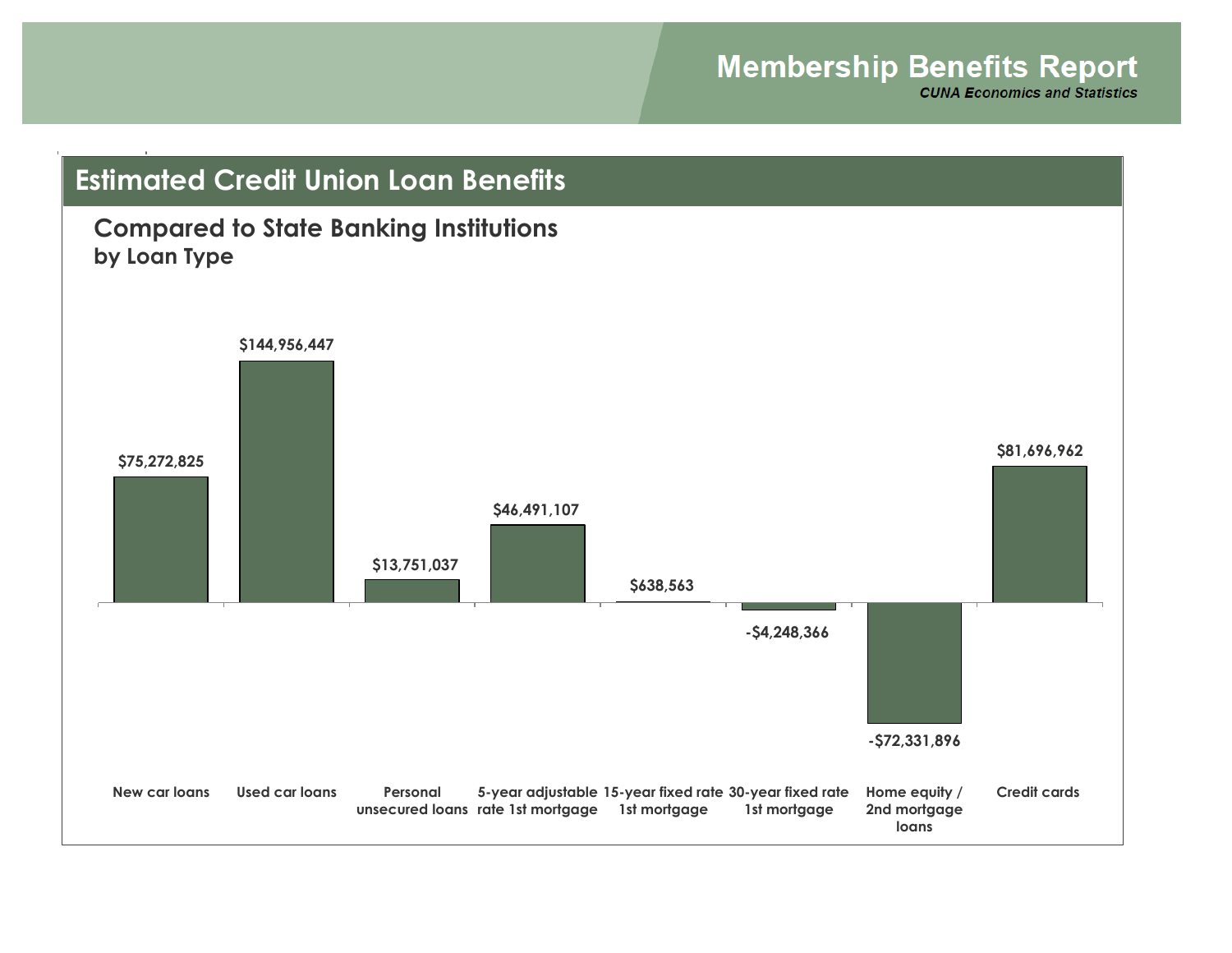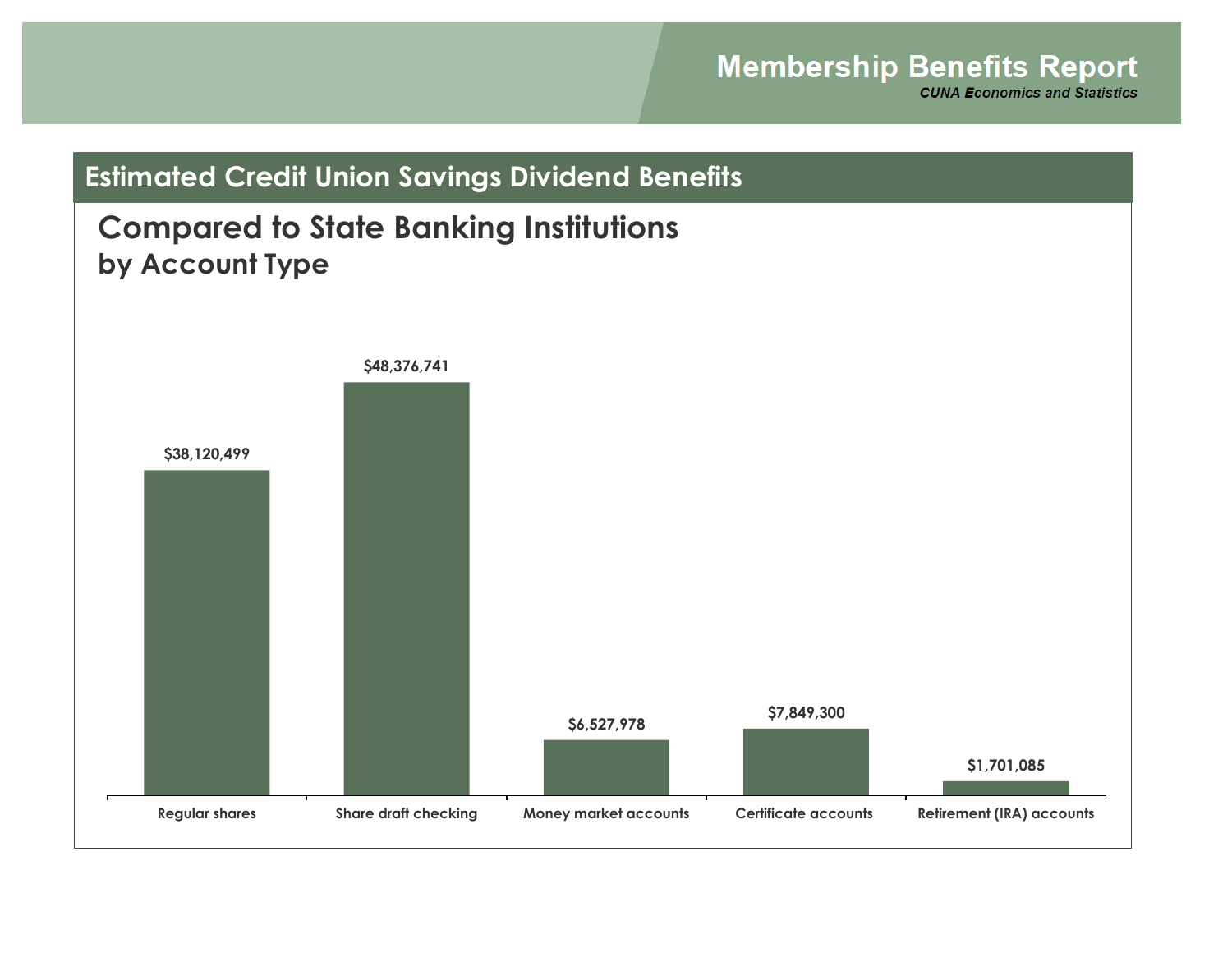#### **Estimated Financial Benefits for Washington Credit Unions September 2021**

|                                                                                                | Avg. Balance<br>at       | Rate<br><b>Difference</b><br>vs. Washington | <b>Total</b><br><b>Financial Benefit</b><br>to Your |
|------------------------------------------------------------------------------------------------|--------------------------|---------------------------------------------|-----------------------------------------------------|
| Loans                                                                                          | <b>Credit Unions (1)</b> | Banks (%) (2)                               | <b>Members</b>                                      |
| New car loans                                                                                  | 5,685,258,705            | $-1.32$                                     | \$75,272,825                                        |
| Used car loans                                                                                 | 8,790,566,803            | $-1.65$                                     | \$144,956,447                                       |
| Personal unsecured loans                                                                       | 1,217,983,754            | $-1.13$                                     | \$13,751,037                                        |
| 5-year adjustable rate 1st mortgage                                                            | 8,673,714,066            | $-0.54$                                     | \$46,491,107                                        |
| 15-year fixed rate 1st mortgage                                                                | 3,991,016,195            | $-0.02$                                     | \$638,563                                           |
| 30-year fixed rate 1st mortgage                                                                | 7,586,368,150            | 0.06                                        | $-$4,248,366$                                       |
| Home equity / 2nd mortgage loans                                                               | 3,623,842,471            | 2.00                                        | -\$72,331,896                                       |
| Credit cards                                                                                   | 2,483,945,327            | $-3.54$                                     | \$81,696,962                                        |
| Interest rebates                                                                               |                          |                                             | \$5,599                                             |
| Total CU member benefits arising from lower interest rates on loan products:                   | \$286,232,277            |                                             |                                                     |
| <b>Savings</b>                                                                                 |                          |                                             |                                                     |
| Regular shares                                                                                 | 25,413,666,036           | 0.15                                        | \$38,120,499                                        |
| Share draft checking                                                                           | 17,094,254,717           | 0.28                                        | \$48,376,741                                        |
| Money market accounts                                                                          | 13,599,954,941           | 0.05                                        | \$6,527,978                                         |
| Certificate accounts                                                                           | 7,008,303,868            | 0.11                                        | \$7,849,300                                         |
| Retirement (IRA) accounts                                                                      | 2,126,356,482            | 0.08                                        | \$1,701,085                                         |
| Bonus dividends in period                                                                      |                          |                                             | \$0                                                 |
| Total CU member benefit arising from higher interest rates on savings products:                | \$102,575,604            |                                             |                                                     |
| <b>Fee Income</b>                                                                              |                          |                                             |                                                     |
| Total CU member benefit arising from fewer / lower fees:                                       |                          |                                             | \$48,396,268                                        |
| Total CU member benefit arising from interest rates on loans, savings products and lower fees: | \$437,204,149            |                                             |                                                     |
| Total CU member benefit / member:                                                              | \$102                    |                                             |                                                     |
| Total CU member benefit / member household:                                                    | \$214                    |                                             |                                                     |

**Source: Datatrac, NCUA, and CUNA**

(1) Average balance as of September 2021 and September 2020, according to the NCUA call report.; (2) Source for rates: Datatrac;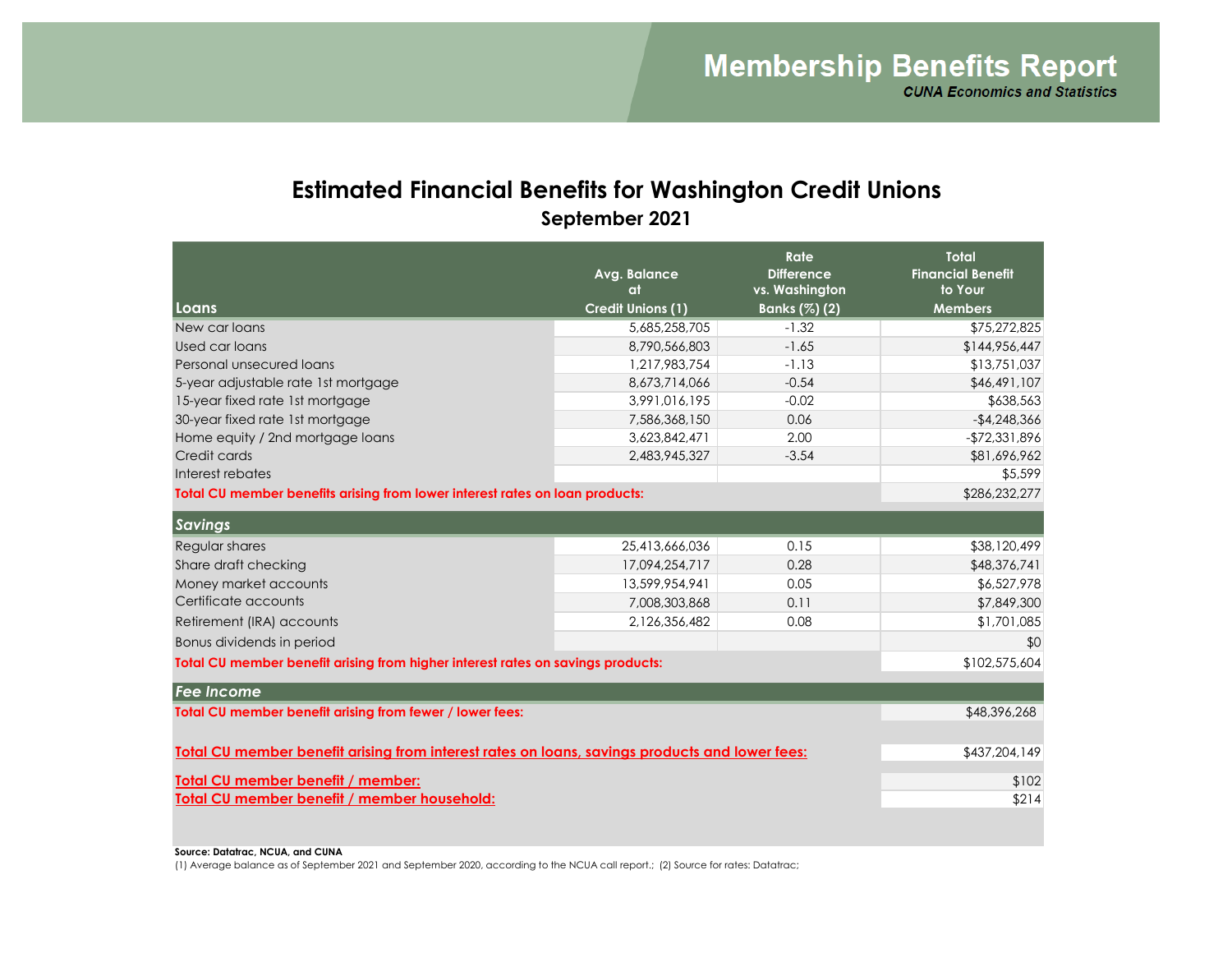#### **Washington Credit Union Performance Profile**

| <b>Demographic Information</b>           | Sep 21  | Sep 20 |
|------------------------------------------|---------|--------|
| Number of branches                       | 556     | 569    |
| Total assets (\$ mil)                    | 81,319  | 70,928 |
| Total loans (\$ mil)                     | 47,554  | 45,842 |
| Total surplus funds (\$ mil)             | 30,932  | 22,591 |
| Total savings (\$ mil)                   | 70,799  | 60,770 |
| Total members (thousands)                | 4,371   | 4,261  |
| Growth Rates (Trailing 12 months) *      |         |        |
| <b>Total assets</b>                      | 14.9 %  | 18.4 % |
| <b>Total loans</b>                       | 4.0 %   | 5.2%   |
| Total surplus funds                      | 37.1 %  | 62.4 % |
| Total savings                            | 16.8%   | 21.9%  |
| <b>Total members</b>                     | $3.2\%$ | 4.0 %  |
| <b>Earnings - Basis Pts. *</b>           |         |        |
| Yield on total assets                    | 283     | 348    |
| Dividend / interest cost of assets       | 28      | 51     |
| Fee & other income                       | 128     | 122    |
| Operating expense                        | 277     | 300    |
| <b>Loss Provisions</b>                   | 3       | 51     |
| Net Income (ROA) after stabilization exp | 103     | 67     |
| <b>Capital Adequacy</b>                  |         |        |
| Net worth / assets                       | 9.8     | 10.2   |
| <b>Asset Quality *</b>                   |         |        |
| Delinquencies / Ioans                    | 0.2     | 0.3    |
| Net chargeoffs / average loans           | 0.2     | 0.4    |
| Total borrower-bankruptcies              | 21      | 33     |
| Bankruptcies per 1000 members            | 0.4     | 0.6    |
| <b>Asset/Liability Management</b>        |         |        |
| Loans / savings                          | 67.2    | 75.4   |
| Loans / assets                           | 58.5    | 64.6   |
| Long-term assets / assets                | 38.5    | 35.0   |
| Core deposits/shares & borrowings        | 65.2    | 61.5   |
| Productivity                             |         |        |
| Members / potential members              | 2.6     | 2.7    |
| Borrowers / members                      | 55.2    | 61.2   |
| Members / FTE                            | 379     | 381    |
| Average shares / members (\$)            | 16,197  | 14,260 |
| Average loan balances (\$)               |         |        |
|                                          | 19,711  | 17,566 |

**\* Earnings, net chargeoffs, and bankruptcies are year-to-date numbers annualized. Due to significant seasonal variation, balance sheet growth rates are for the trailing 12 months.**